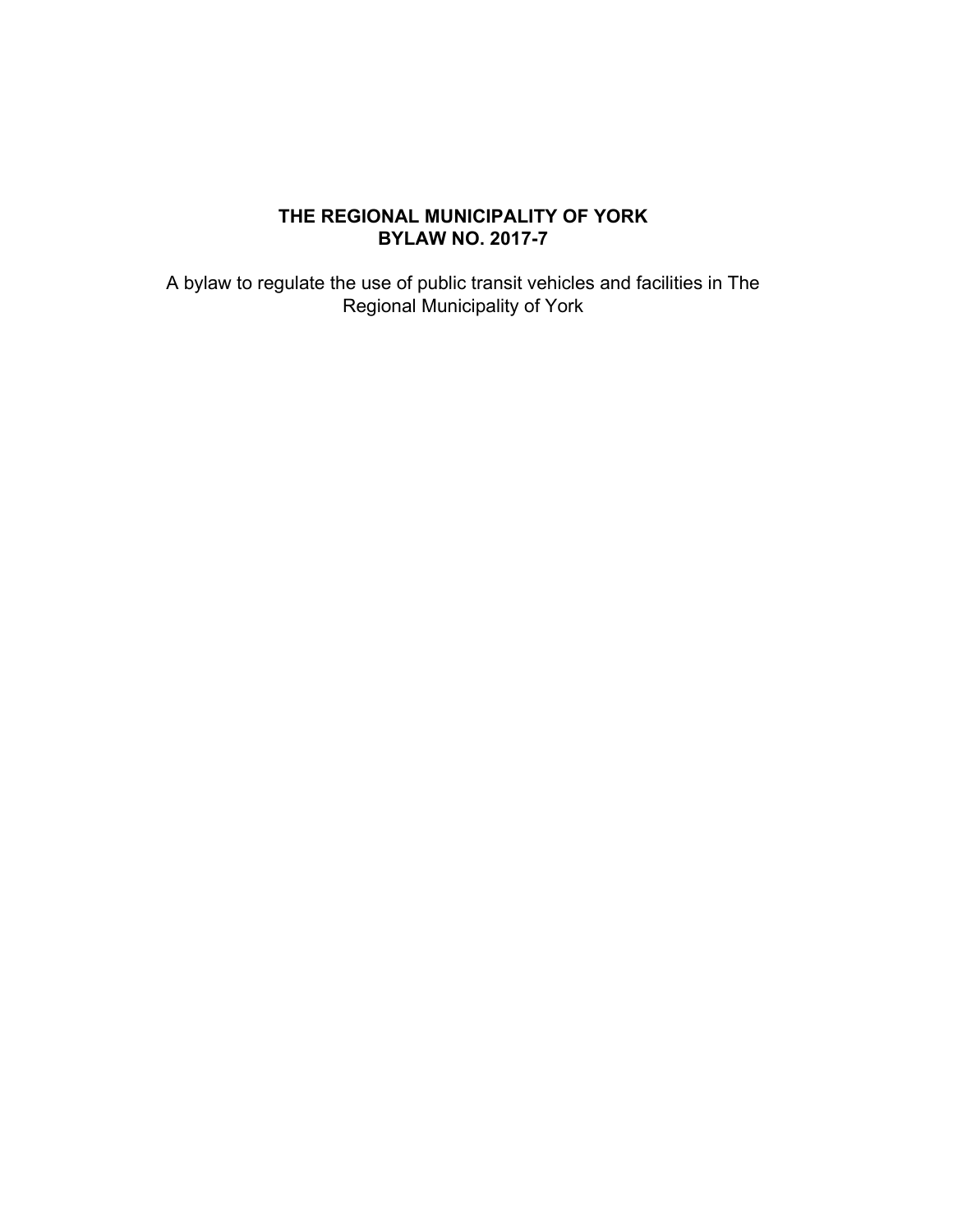## **THE REGIONAL MUNICIPALITY OF YORK**

#### **BYLAW NO. 2017-7**

A bylaw to regulate the use of public transit vehicles and facilities in The Regional Municipality of York

The Council of The Regional Municipality of York enacts as follows:

#### **1. DEFINITIONS**

1.1 In this bylaw:

"assistance dog" means a dog trained for the purpose of accompanying a person with a disability, including a visually impaired or hearing impaired person;

"authorized officer" means an operator, a bylaw enforcement officer, a special constable, a fare media inspector, an officer with the York Regional Police, or other agent of the Region;

"bylaw enforcement officer" means a person authorized by Regional Council to enforce this bylaw;

"designated area" means a single parking spot identified by signs or markings for the parking of one motor vehicle;

"designated disabled area" means a single parking spot, identified by signs or markings depicting the international symbol for the physically disabled, for the parking of vehicles operated by or conveying physically disabled persons, and includes the adjacent area marked by hatch marks;

"electronic cigarette" means a vaporizer or inhalant-type device, whether called an electronic cigarette or any other name, that produces a vapour intended to be inhaled by the user of the device directly through the mouth, whether or not the vapour contains nicotine;

"emergency" means a situation caused by the forces of nature, an accident, an intentional act or otherwise that constitutes, in the opinion of an authorized officer, a significant danger to the safety or wellbeing of persons or property;

"fare category" means a category of transit fares established by the Region from time to time and which may include adult, student, child or senior categories;

"fare media" means all forms of tickets, passes and transfers issued by or on behalf of the Region, including paper and electronic forms;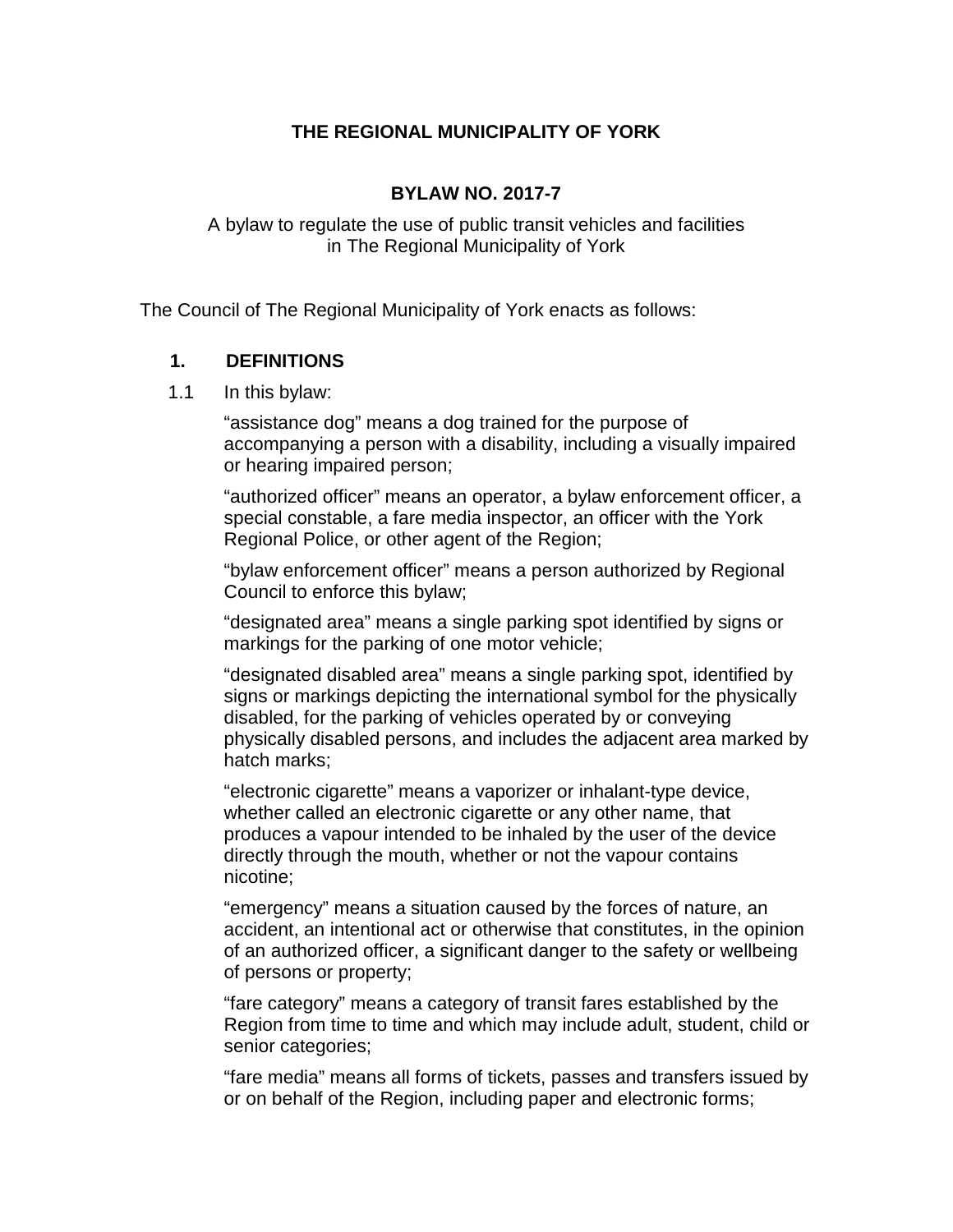#### Page 2 of 12 Pages of Bylaw No. 2017-7

"fare media inspector" means a person who is authorized to ensure that passengers on transit vehicles are carrying a valid proof of payment;

"fare paid zone" means an area in the rapidway which is marked by a sign indicating that entry to the area by any person requires proof of payment;

"heavily loaded" means where a transit vehicle is bearing a total number of persons equal to or exceeding 80% of the total number of seats available for persons riding on the transit vehicle;

"Mobility Plus" means the Region's accessible public transit service for people with disabilities;

"operator" means a person authorized by the Region to operate a transit vehicle;

"pass" means fare media issued by the Region that permits the holder to travel on a transit vehicle during the time period marked on the face of the pass;

"peak hours" means 6:30 a.m. to 9:30 a.m. and 3:30 p.m. to 6:30 p.m. Monday to Friday inclusive, except for statutory holidays;

"proof of payment" means fare media or other written authorization issued by or on behalf of the Region which authorizes a person to travel on a transit vehicle, and includes payment made by way of electronic means;

"Rapid Transit (VIVA)" means the rapid transit system operated by or on behalf of the Region;

"rapidway" means the centre lane of a highway designated for the use of rapid transit vehicles;

"Region" means The Regional Municipality of York;

"special constable" means a person who has been granted the powers of a special constable by the Province of Ontario, and is authorized to enforce this bylaw;

"ticket" means fare media issued by the Region that permits the holder to make a single trip on a transit vehicle;

"transfer" means a receipt obtained from an operator that permits the holder to travel on a transit vehicle during the time period indicated on the transfer;

"transit facility" means any land or structure owned or occupied by the Region for the purpose of operating the Rapid Transit (VIVA), York Region Transit (YRT) or Mobility Plus systems, and includes bus stops, bus shelters, transit garages, transit terminals, bus loops and commuter parking facilities;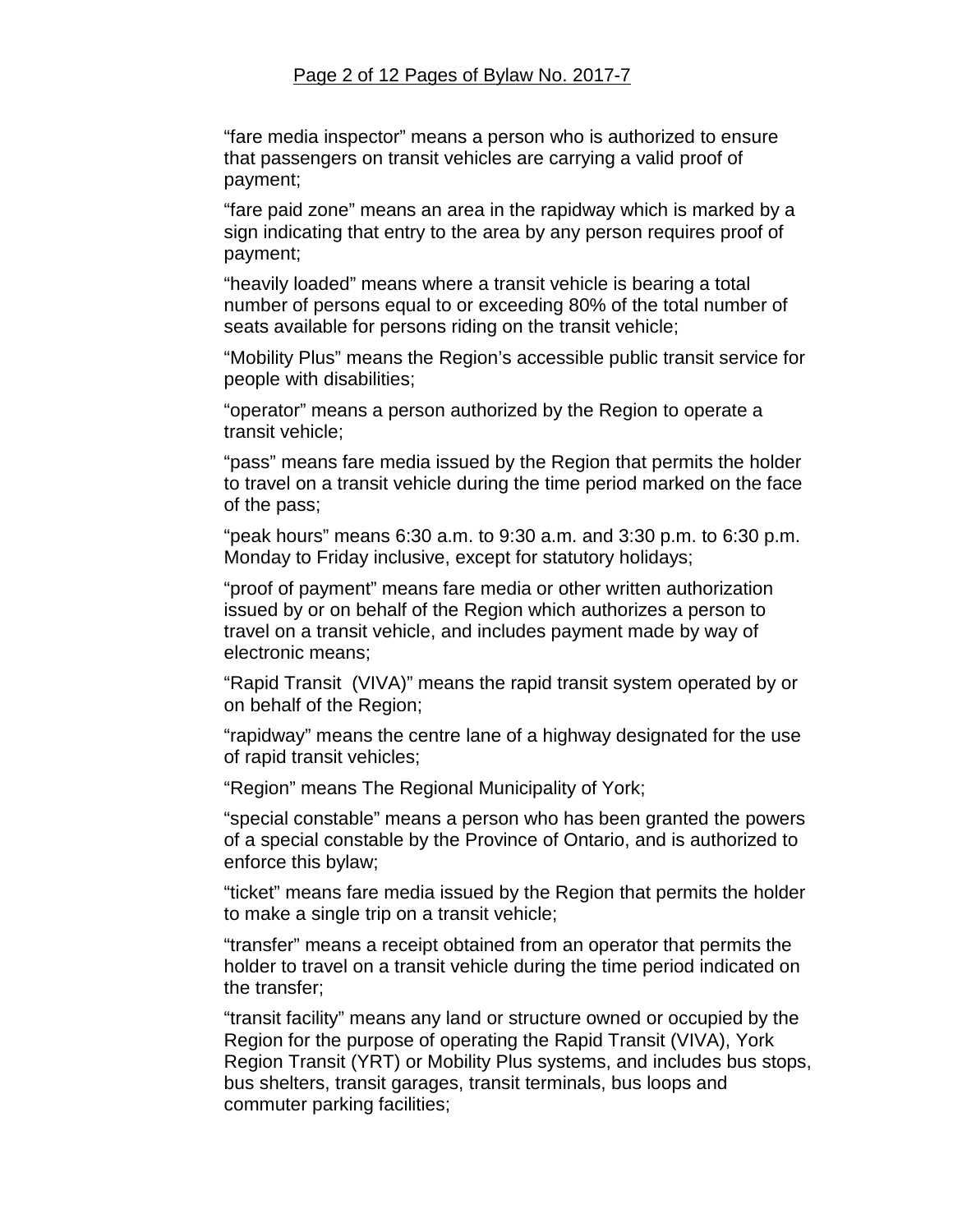"transit system" means the public transportation system operated by or on behalf of the Region and includes Rapid Transit (VIVA), York Region Transit (YRT) and Mobility Plus;

"transit vehicle" means a vehicle operated by or on behalf of the Region and includes vehicles in the Rapid Transit (VIVA), York Region Transit (YRT) and Mobility Plus fleets;

"valid identification card" means a lawfully issued identification card that includes the holder's photograph and date of birth, and includes any identification card issued by the federal or provincial government, a student identification card, and an identification card issued by the Toronto Transit Commission;

"vehicle" includes a motor vehicle, trailer, bicycle and any vehicle drawn, propelled or driven by any kind of power, including muscular power;

"York Region Transit (YRT)" means the conventional transit system operated by or on behalf of the Region, and includes co-operative arrangements with other transit authorities operating within the boundaries of the Region; and

2.1 No person shall be on a transit vehicle, or in a fare paid zone except

"zone" means a geographic area within which a fare is payable.

#### **2. FARE PAYMENT**

*requirement to* 

| pay                                      |                  | where:   |      |                                                                                                                                                                                                                                |  |
|------------------------------------------|------------------|----------|------|--------------------------------------------------------------------------------------------------------------------------------------------------------------------------------------------------------------------------------|--|
|                                          |                  | a)       |      | the applicable fare has been paid either by:                                                                                                                                                                                   |  |
|                                          |                  |          | (i)  | depositing in the farebox, if one is provided, or as otherwise<br>directed by posted signs, posted notices or an authorized<br>officer, the exact cash fare or a ticket for the applicable fare<br>category; or                |  |
|                                          |                  |          | (ii) | obtaining valid fare media in advance of boarding the transit<br>vehicle or entering the fare paid zone; or                                                                                                                    |  |
|                                          |                  | b)       |      | such person has been authorized in writing by the Region to be<br>exempt from fare payment.                                                                                                                                    |  |
| proof of payment                         | $2.2\phantom{0}$ | officer. |      | Every person shall produce a proof of payment or evidence of a written<br>authorization exempting the person from payment in accordance with<br>section 2.1 of this bylaw when requested to do so by an authorized             |  |
| valid identification<br>for reduced fare | 2.3              |          |      | Any person entitled to a reduced fare shall present his or her valid<br>identification card upon payment of the reduced fare. In the event that<br>such person fails to present a valid identification card, a full adult fare |  |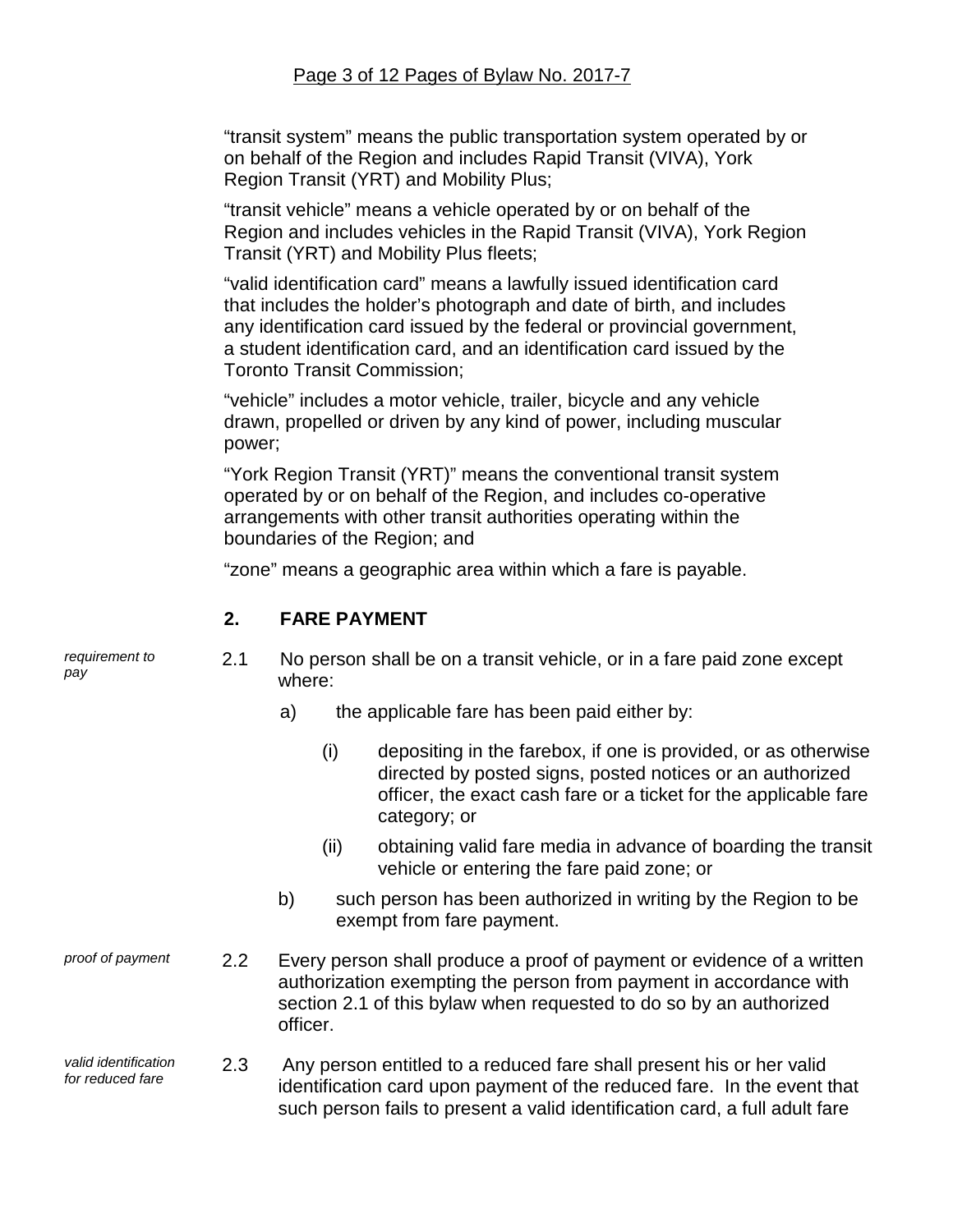# Page 4 of 12 Pages of Bylaw No. 2017-7

will be payable.

| conditions of use                            | 2.4  | Every person shall comply with the conditions of use for the fare media<br>he or she is tendering.                                                                                                                                              |  |  |
|----------------------------------------------|------|-------------------------------------------------------------------------------------------------------------------------------------------------------------------------------------------------------------------------------------------------|--|--|
| selling proof of<br>payment                  | 2.5  | No person shall sell, trade, barter or otherwise transfer or attempt to<br>sell, trade, barter or otherwise transfer any proof of payment to any<br>person without the prior authorization of the Region.                                       |  |  |
| use of proof of<br>payment                   | 2.6  | No person shall use a proof of payment unless it was purchased for his<br>or her use at the fare required of him or her by the Region.                                                                                                          |  |  |
| altered or<br>counterfeit fare               | 2.7  | No person shall:                                                                                                                                                                                                                                |  |  |
| media                                        |      | use, attempt to use or possess altered or counterfeit proof of<br>a)<br>payment; or                                                                                                                                                             |  |  |
|                                              |      | b)<br>create altered or counterfeit proof of payment, other than an<br>employee or agent of the Region authorized to do so.                                                                                                                     |  |  |
| zones                                        | 2.8  | Any person travelling in more than one zone shall have proof of<br>payment for each zone.                                                                                                                                                       |  |  |
| use of transfers                             | 2.9  | No person shall:                                                                                                                                                                                                                                |  |  |
|                                              |      | a)<br>obtain more than one transfer for each fare paid; or                                                                                                                                                                                      |  |  |
|                                              |      | b)<br>receive or use any transfer other than one which has been duly<br>issued to him or her in advance of boarding the transit vehicle or<br>vehicles for which the transfer is sought to be used.                                             |  |  |
| expired transfer                             | 2.10 | A transfer shall be valid only on the date issued and for the time period<br>indicated on the transfer, and no person shall travel on a transit vehicle<br>with an expired transfer.                                                            |  |  |
| proof of payment<br>is property of<br>Region | 2.11 | All proof of payment shall remain the property of the Region and an<br>authorized officer may seize and the Region may retain such proof of<br>payment for the purpose of any legal proceeding involving an alleged<br>violation of this bylaw. |  |  |
|                                              | 3.   | <b>CONDUCT ON TRANSIT VEHICLES AND IN TRANSIT FACILITIES</b>                                                                                                                                                                                    |  |  |
| rules and<br>regulations                     | 3.1  | Every person travelling on a transit vehicle or using a transit facility shall<br>comply with all rules and regulations posted on such vehicle or facility<br>or printed on or contained in any proof of payment.                               |  |  |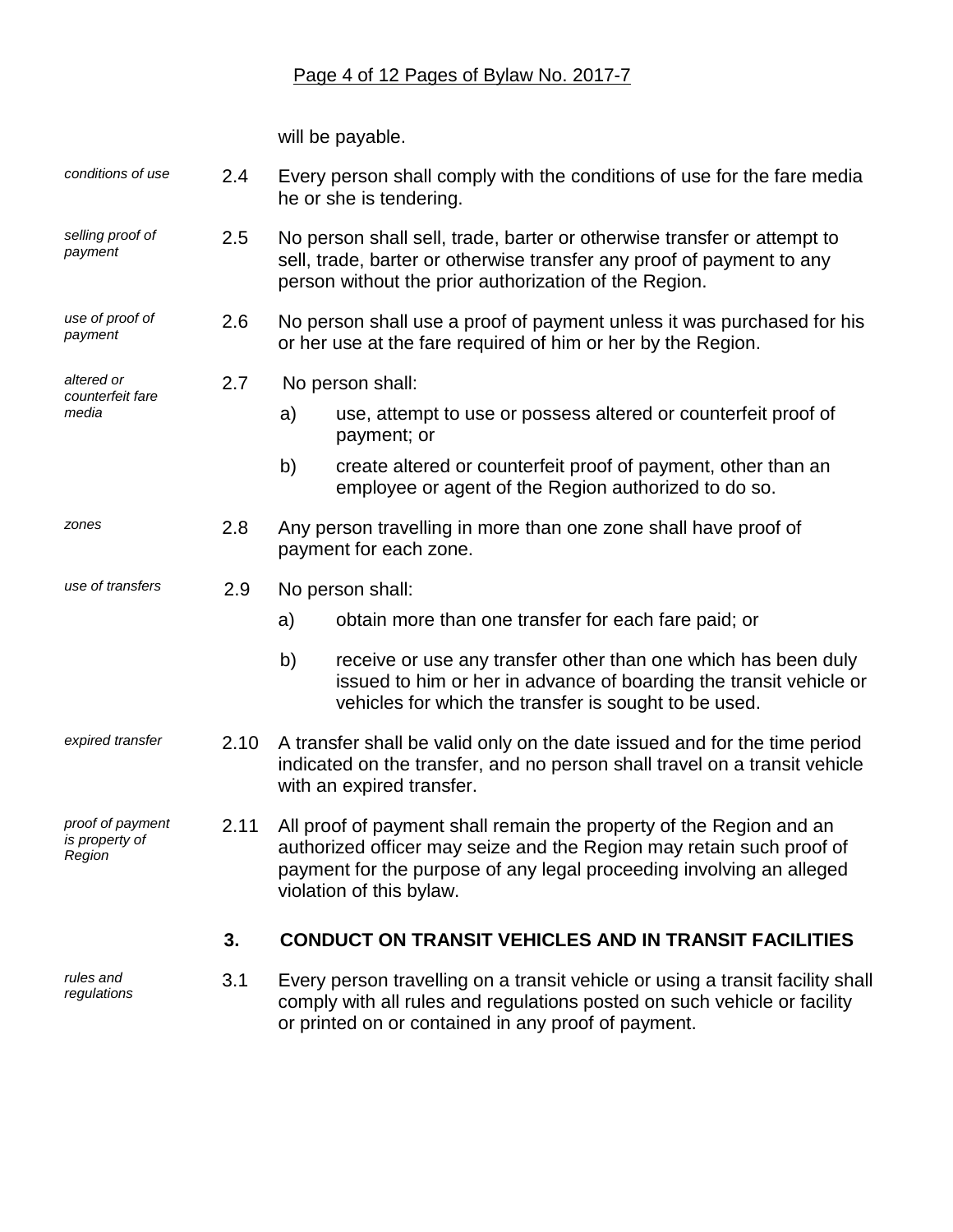# Page 5 of 12 Pages of Bylaw No. 2017-7

| duty to follow<br>instructions             | 3.2 | Where an authorized officer considers it reasonably necessary to issue<br>instructions in order to ensure orderly movement of persons, or to<br>prevent injury or damage to any person or property, or to permit proper<br>action in any emergency, all passengers shall follow that officer's<br>instructions.                        |  |
|--------------------------------------------|-----|----------------------------------------------------------------------------------------------------------------------------------------------------------------------------------------------------------------------------------------------------------------------------------------------------------------------------------------|--|
| firearms,<br>dangerous items               | 3.3 | No person shall carry on a transit vehicle or in a transit facility any of the<br>following:                                                                                                                                                                                                                                           |  |
|                                            |     | a)<br>a firearm;                                                                                                                                                                                                                                                                                                                       |  |
|                                            |     | b)<br>any item which is dangerous, toxic, flammable or explosive in<br>nature; or                                                                                                                                                                                                                                                      |  |
|                                            |     | $\mathbf{C}$<br>any item which an authorized officer has reasonable grounds to<br>believe may cause harm, damage or discomfort to any person or<br>property.                                                                                                                                                                           |  |
| interfere with<br>operator                 | 3.4 | No person shall occupy a position which is likely to obstruct the<br>operator's vision, or interfere with the operator's ability to safely operate<br>the transit vehicle.                                                                                                                                                             |  |
| interfere with<br>3.5<br>equipment         |     | No person shall interfere with the operation of a window, door,<br>apparatus or any other equipment of a transit vehicle so as to delay or<br>prevent the departure of the transit vehicle or cause a concern for<br>safety.                                                                                                           |  |
|                                            | 3.6 | No person shall interfere with or activate the emergency call box or<br>emergency alarm devices on a transit vehicle or within a transit facility<br>except in situations of emergency.                                                                                                                                                |  |
| operate transit<br>vehicle or<br>equipment | 3.7 | No person shall, without authorization, handle or operate a transit<br>vehicle or any part of the mechanical, electrical or electronic equipment<br>of any transit vehicle or any part of the transit system, except devices<br>which are intended for a person on a transit vehicle to use in<br>accordance with posted instructions. |  |
| projection of<br>objects                   | 3.8 | No person shall project any part of his or her body or any object through<br>any window or door of a transit vehicle, whether such window or door is<br>open or closed, and whether the transit vehicle is in motion or<br>stationary.                                                                                                 |  |
| hold on to exterior<br>of vehicle          | 3.9 | No person shall hold on to any exterior part of a transit vehicle, whether<br>the transit vehicle is in motion or stationary.                                                                                                                                                                                                          |  |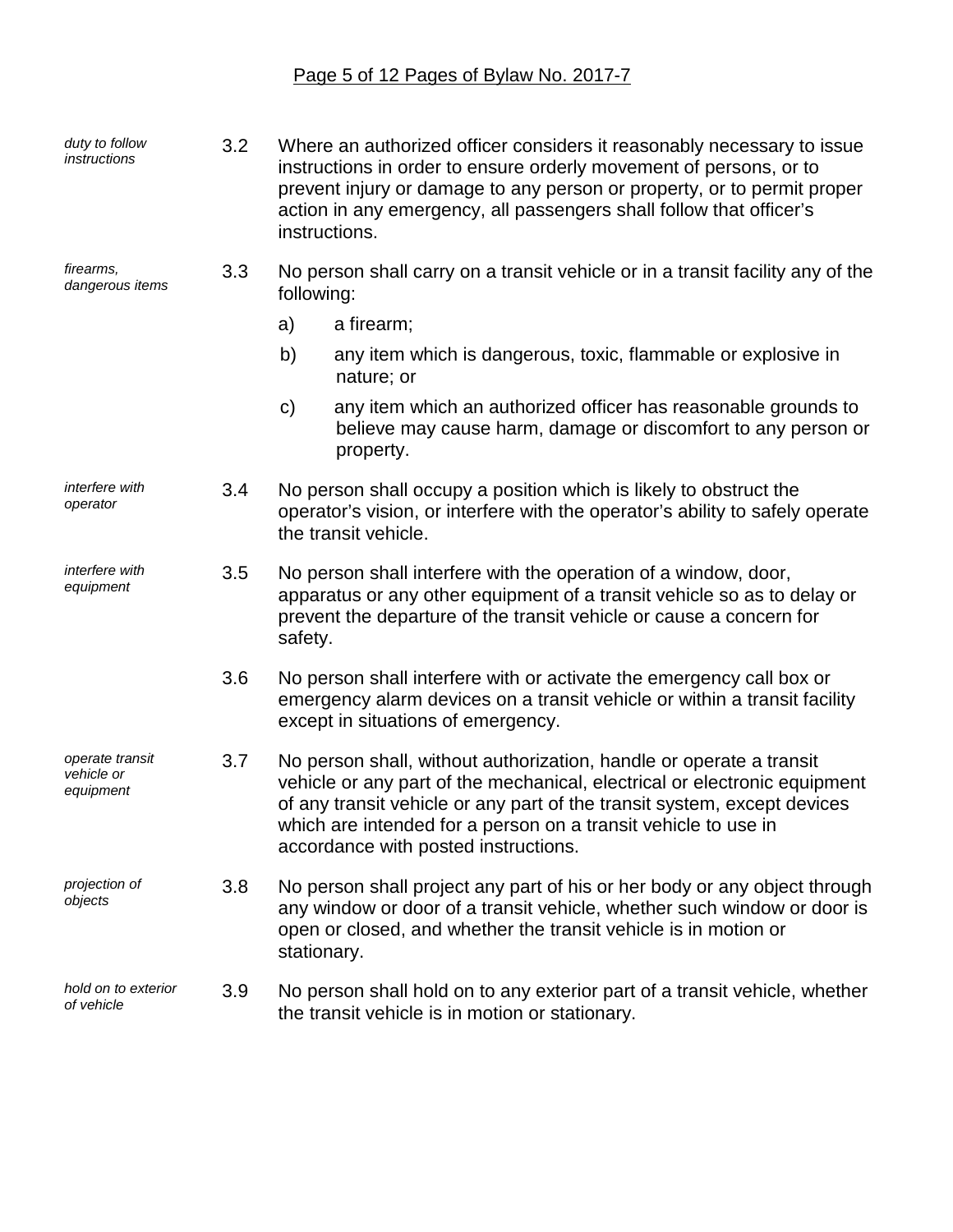# Page 6 of 12 Pages of Bylaw No. 2017-7

| vehicles in motion            | 3.10 | No person shall board or leave or attempt to board or leave any transit<br>vehicle while the transit vehicle is in motion or when prohibited by an<br>authorized officer for safety reasons.                                                                                         |  |  |
|-------------------------------|------|--------------------------------------------------------------------------------------------------------------------------------------------------------------------------------------------------------------------------------------------------------------------------------------|--|--|
| use of identified<br>doors    | 3.11 | No person shall board or leave a transit vehicle except by using the<br>appropriately identified doors or as instructed by an authorized officer.                                                                                                                                    |  |  |
| animals                       | 3.12 | No person may be accompanied on a transit vehicle or within a transit<br>facility by any animal other than the following:                                                                                                                                                            |  |  |
|                               |      | a)<br>an assistance dog, which may accompany a passenger at any<br>time; or                                                                                                                                                                                                          |  |  |
|                               |      | a small bird or mammal, provided that it shall be leashed or<br>b)<br>caged at all times and shall not be permitted during peak hours<br>or emergencies or if the transit vehicle is heavily loaded.                                                                                 |  |  |
|                               | 3.13 | Despite subsection 3.12(b), no person may be accompanied on a<br>transit vehicle or within a transit facility by any animal which an<br>authorized officer has reasonable grounds to believe may be likely to<br>cause harm, damage or discomfort to any person or property.         |  |  |
| soliciting/selling            | 3.14 | No person shall sell or solicit or attempt to sell or solicit anything on a<br>transit vehicle or within a transit facility without the prior written<br>authorization of the Region and in accordance with the terms of such<br>authorization.                                      |  |  |
| distribution of<br>materials  | 3.15 | No person shall post or distribute or cause or permit to be posted or<br>distributed any materials or articles on a transit vehicle or within a transit<br>facility without the prior written authorization of the Region and in<br>accordance with the terms of such authorization. |  |  |
| littering                     | 3.16 | No person shall dispose of litter, waste or refuse of any kind on a transit<br>vehicle or within a transit facility except in marked receptacles provided<br>for that purpose.                                                                                                       |  |  |
| operation of audio<br>devices | 3.17 | No person shall operate any device for the amplification of music or<br>other sound on a transit vehicle or within a transit facility unless the<br>sound is conveyed from the device by an earphone at a volume which<br>cannot be heard by any other person.                       |  |  |
| loitering                     | 3.18 | No person shall loiter on a transit vehicle or within a transit facility.                                                                                                                                                                                                            |  |  |
| cause damage                  | 3.19 | No person shall damage property or jeopardize the safety of any person<br>on a transit vehicle or within a transit facility.                                                                                                                                                         |  |  |
| disturb the peace             | 3.20 | No person shall disturb the peace, commit an act of nuisance or disturb                                                                                                                                                                                                              |  |  |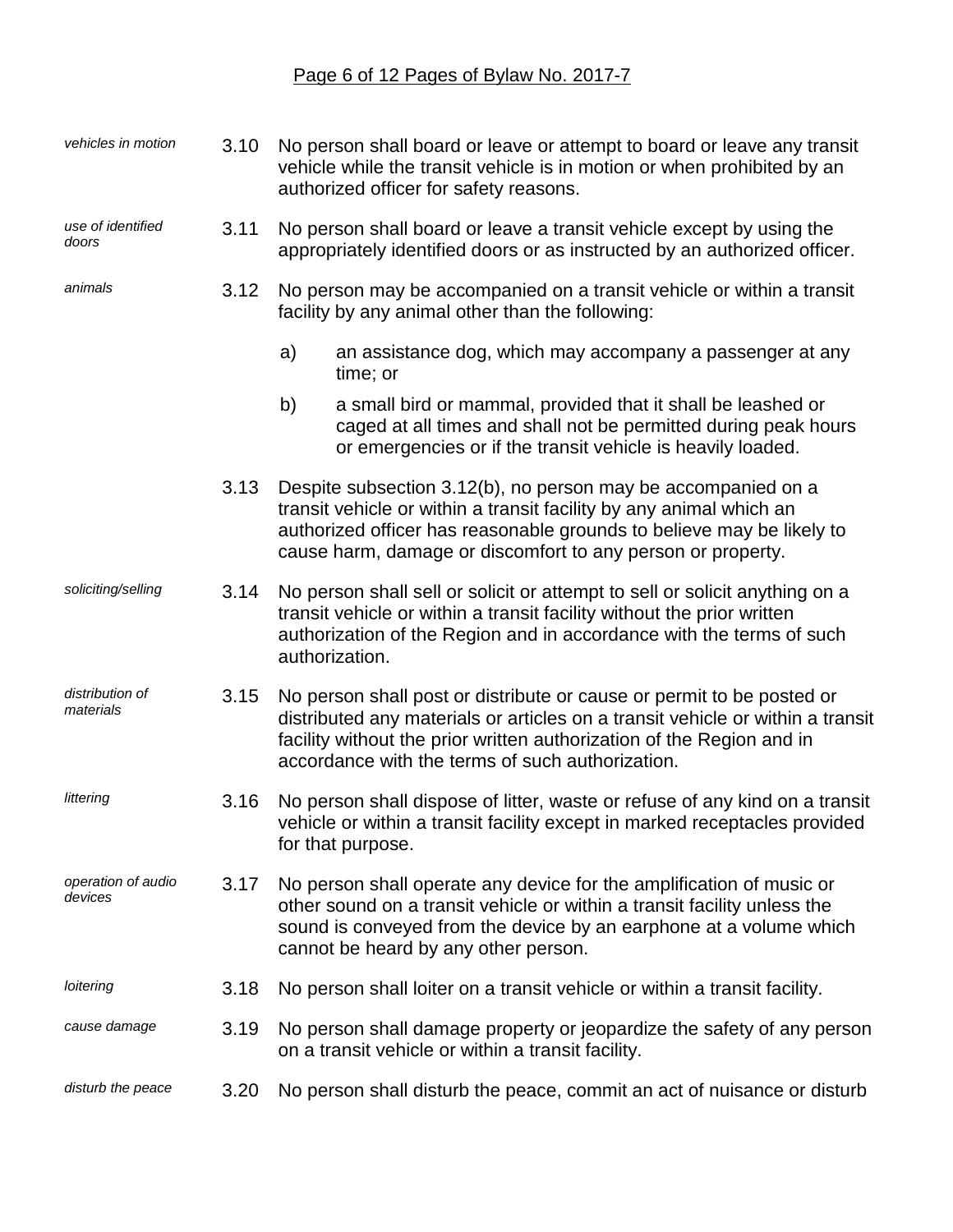#### Page 7 of 12 Pages of Bylaw No. 2017-7

the privacy or comfort of any other person on a transit vehicle or within a transit facility.

- *urinate, defecate* 3.21 No person shall urinate or defecate or expectorate on a transit vehicle or within a transit facility.
- *smoking* 3.22 No person shall smoke or chew any tobacco product, or use an electronic cigarette or marijuana or carry lit tobacco or marijuana on a transit vehicle or within a transit facility.

*liquor*

*bicycles*

*to board*

*refuse permission* 

- 3.23 No person shall, on a transit vehicle or within a transit facility:
	- a) consume liquor or any other alcoholic beverage; or
	- b) have in his or her possession any liquor or other alcoholic beverage except where contained within its original sealed bottle, can or container, and where that person is lawfully entitled to have in his or her possession any liquor or other alcoholic beverage under the laws of the Province of Ontario.
- *large, bulky, or sharp objects* 3.24 No person shall bring on to a transit vehicle any large, bulky, or sharp object during peak hours or emergencies or if the transit vehicle is heavily loaded.
- *transportation of*  3.25 No person shall transport a bicycle on a transit vehicle during peak hours or emergencies or if the transit vehicle is heavily loaded.
	- 3.26 No person shall be permitted to board a transit vehicle, and an authorized officer shall refuse to allow any person to board a transit vehicle or require the person to leave the transit vehicle promptly if the person has already boarded, in any of the following circumstances:
		- a) the person refuses to pay the applicable fare or furnish proof of payment in accordance with section 2.1 or 2.2 of this bylaw;
		- b) the authorized officer has reasonable grounds to believe that the person might be endangering the health or safety of any other person or disturbing the privacy or comfort of any other person; or
		- c) the person is conducting himself or herself in a disorderly, profane or boisterous manner.

*clothing*

*roller skates, inline skates, skate boards*

- 3.27 Every person on a transit vehicle or within a transit facility shall be fully clothed and shall wear footwear at all times.
- 3.28 No person shall wear roller skates or in-line skates or operate a skateboard on a transit vehicle or within a transit facility.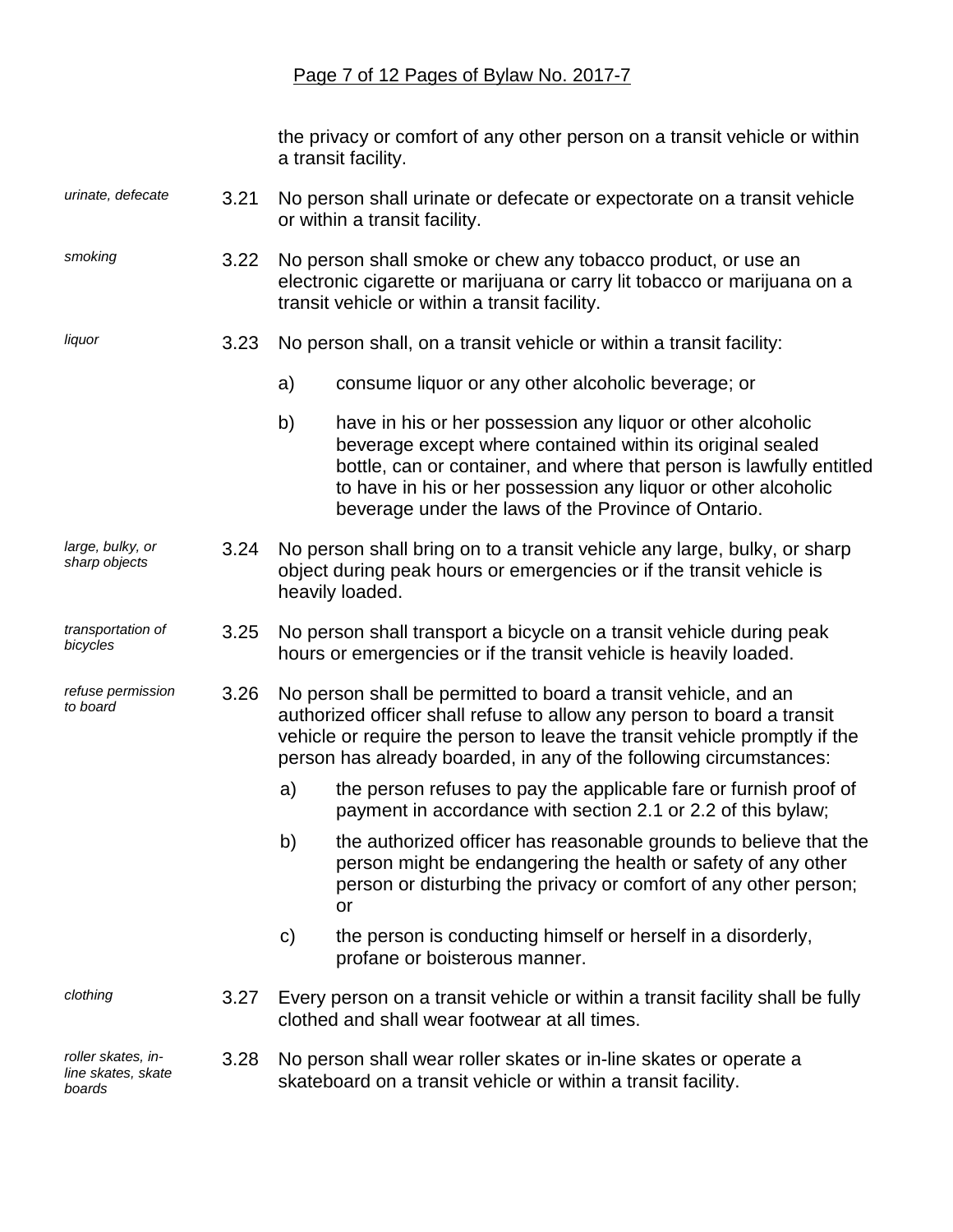| use of cameras               | 3.29 | No person shall operate for a commercial purpose any audio or visual<br>recording device on a transit vehicle or within a transit facility unless the<br>person has obtained prior written authorization from the Region allowing<br>him or her to do so and is operating the device in accordance with the<br>terms of such authorization.                                                                                                                                                                                                                                                                                           |
|------------------------------|------|---------------------------------------------------------------------------------------------------------------------------------------------------------------------------------------------------------------------------------------------------------------------------------------------------------------------------------------------------------------------------------------------------------------------------------------------------------------------------------------------------------------------------------------------------------------------------------------------------------------------------------------|
| lost property                | 3.30 | No person shall remove from any transit vehicle or transit facility any<br>article left thereon through apparent inadvertence, but such article shall<br>be delivered to an authorized officer.                                                                                                                                                                                                                                                                                                                                                                                                                                       |
| strollers                    | 3.31 | Any person travelling on a transit vehicle with a child in a foldable or<br>collapsible carriage or stroller shall remove the child and fold or<br>collapse the carriage or stroller upon the request of an authorized<br>officer, where the authorized officer has reasonable grounds to believe<br>that the carriage or stroller is likely to interfere with other standing<br>passengers or with the safe movement of passengers within the transit<br>vehicle. The authorized officer shall have the right to require the person<br>to leave the transit vehicle if the person fails or refuses to comply with<br>such a request. |
| accessibility<br>devices     | 3.32 | Wheelchair, kneeling and ramp systems may be deployed only by an<br>operator and only at accessible transit vehicle stops, and at the prior<br>request of a person on the transit vehicle.                                                                                                                                                                                                                                                                                                                                                                                                                                            |
| feet on seat                 | 3.33 | No person shall place his or her footwear, socks or bare feet on the<br>seat of any transit vehicle.                                                                                                                                                                                                                                                                                                                                                                                                                                                                                                                                  |
| proper entry and<br>exit     | 3.34 | No person shall enter or leave a transit facility except through a<br>designated entrance or exit, as the case may be.                                                                                                                                                                                                                                                                                                                                                                                                                                                                                                                |
| use of rapidways             | 3.35 | No person shall operate a vehicle on a rapidway, unless authorized by<br>the Region.                                                                                                                                                                                                                                                                                                                                                                                                                                                                                                                                                  |
|                              | 3.36 | No person shall cross a rapidway except by way of a crosswalk or<br>pedestrian crossover.                                                                                                                                                                                                                                                                                                                                                                                                                                                                                                                                             |
|                              | 3.37 | No person shall obstruct, or interfere with the operation of a rapidway.                                                                                                                                                                                                                                                                                                                                                                                                                                                                                                                                                              |
| requirement to<br>obey signs | 3.38 | No person shall do any act in contravention of instructions indicated on<br>any sign erected or otherwise displayed by the Region at any transit<br>facility.                                                                                                                                                                                                                                                                                                                                                                                                                                                                         |
| damage to<br>property        | 3.39 | No person shall obstruct, interfere with or cause damage to any transit<br>facility or transit vehicle or any other transit system property.                                                                                                                                                                                                                                                                                                                                                                                                                                                                                          |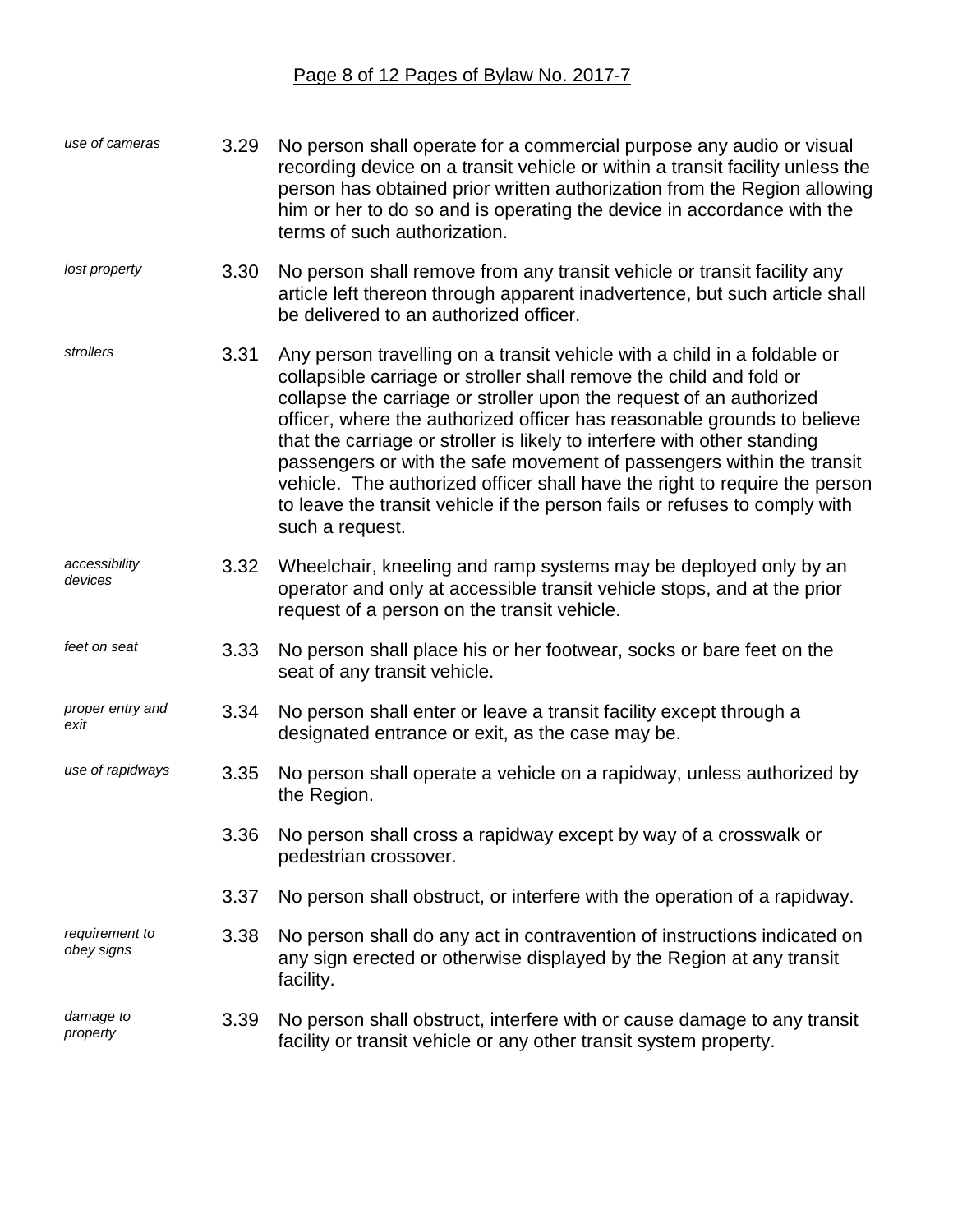# **4. PARKING AT TRANSIT FACILITIES**

| parking and use<br>of transit system             | 4.1 | No person shall park or operate any vehicle at any transit facility unless<br>the parking or operation of the vehicle is incidental to the use of the<br>transit system by the driver or a passenger of the vehicle.                                                                |  |  |
|--------------------------------------------------|-----|-------------------------------------------------------------------------------------------------------------------------------------------------------------------------------------------------------------------------------------------------------------------------------------|--|--|
| 24 hour limitation                               | 4.2 | No person shall park a vehicle for a period of more than 24 hours at any<br>transit facility, except as otherwise authorized by the Region.                                                                                                                                         |  |  |
| weight restriction                               | 4.3 | No person shall park a vehicle having a gross weight or registered<br>gross weight in excess of 4,536 kilograms at any transit facility.                                                                                                                                            |  |  |
| park, stand, stop<br>in designated<br>areas only | 4.4 | No person shall park any vehicle at any transit facility unless the<br>parking of the vehicle is entirely within a designated area.                                                                                                                                                 |  |  |
|                                                  | 4.5 | No person shall stand or stop any vehicle at any transit facility unless<br>the standing or stopping of the vehicle is within an area so designated<br>for standing or stopping.                                                                                                    |  |  |
| interfere with<br>traffic                        | 4.6 | No person shall park in such a manner as to interfere with the<br>movement of traffic or to otherwise prevent the safe removal of any<br>other vehicle parked or left standing.                                                                                                     |  |  |
| designated<br>disabled area                      | 4.7 | No person shall park, stand or stop a vehicle in a designated disabled<br>area unless a valid disabled parking permit is displayed on the vehicle<br>so that such permit is reasonably visible to a person standing outside<br>the vehicle.                                         |  |  |
| inspection of<br>permit                          | 4.8 | Every person having possession of a disabled parking permit shall,<br>upon the demand of an officer appointed for enforcing the provisions of<br>this bylaw, surrender the permit for reasonable inspection to ensure that<br>the provisions of this bylaw are being complied with. |  |  |
| retain permit                                    | 4.9 | An officer to whom a disabled parking permit has been surrendered<br>may retain it until disposition of any legal proceeding if the officer has<br>reasonable grounds to believe that the permit:                                                                                   |  |  |
|                                                  |     | was not issued under the authority of the Highway Traffic Act<br>a)<br>(Ontario) or another provincial statute;                                                                                                                                                                     |  |  |
|                                                  |     | b)<br>was obtained under false pretences;                                                                                                                                                                                                                                           |  |  |
|                                                  |     | has been defaced or altered;<br>C)                                                                                                                                                                                                                                                  |  |  |
|                                                  |     | d)<br>has expired or been cancelled; or                                                                                                                                                                                                                                             |  |  |
|                                                  |     | is being or has been used in contravention of this bylaw.<br>e)                                                                                                                                                                                                                     |  |  |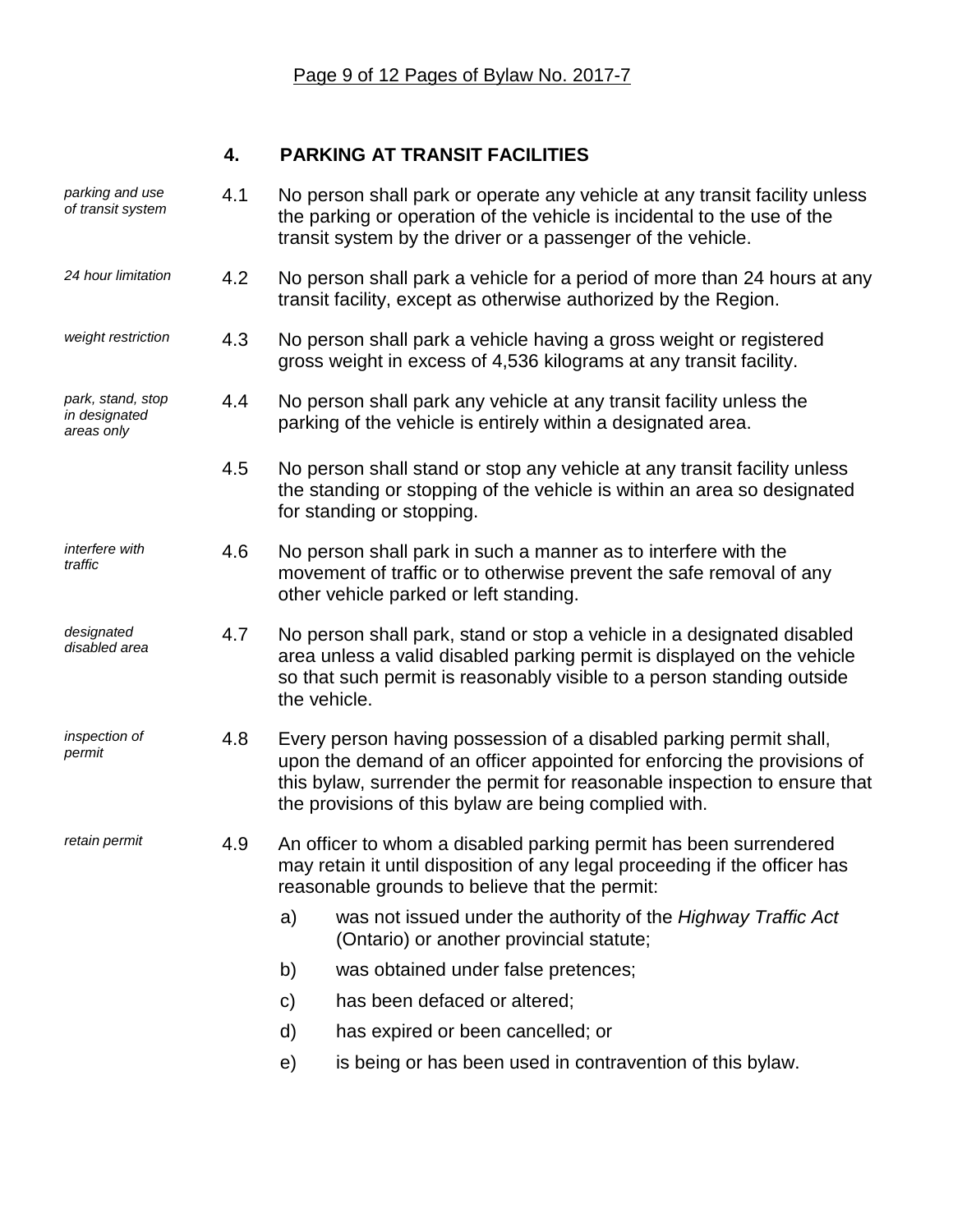*emergency access and fire routes*

*exemption*

- 4.10 No person shall park, stand or stop a vehicle in an area designated as a fire route or as an emergency access route.
- 4.11 Nothing in this bylaw shall prevent any vehicle operated by or on behalf of the Region from standing, stopping or parking at any transit facility where it is safe to do so for the purpose of carrying on the business of the Region.
- 4.12 In addition to the penalties provided for in this bylaw, the Region may tow or cause to be towed any vehicle which is parked in any location at any transit facility other than as authorized in this bylaw, at the cost and risk of the owner and/or operator of such vehicle.

# **5. AUTHORIZATION**

5.1 Where anything in this bylaw is subject to authorization by the Region, such authorization may be given by the General Manager, York Region Transit (YRT) or by his or her designate.

# **6. PRESUMPTION**

- 6.1 Where any materials or articles are posted or distributed in contravention of any provision of this bylaw, any person named on the materials or articles shall be presumed to have been the person who posted or distributed the materials or articles, or caused or permitted to be posted or distributed the materials or articles, which presumption may be rebutted by evidence to the contrary on a balance of probabilities.
- 6.2 Where any materials or articles are posted or distributed in contravention of any provision of this bylaw, and the materials or articles have no person's name on them, but a telephone number appears on the materials or articles, any person to whom the telephone number is listed in a telephone directory, including any internet directory, shall be presumed to have been the person who posted or distributed the materials or articles, which presumption may be rebutted by evidence to the contrary on a balance of probabilities.
- 6.3 Where any materials or articles are posted or distributed by a corporation in contravention of any provision of this bylaw, the directors and officers of the corporation shall be presumed to have knowingly concurred in the posting or distribution of the materials or articles in contravention of this bylaw, which presumption may be rebutted by evidence to the contrary on a balance of probabilities.

*towing*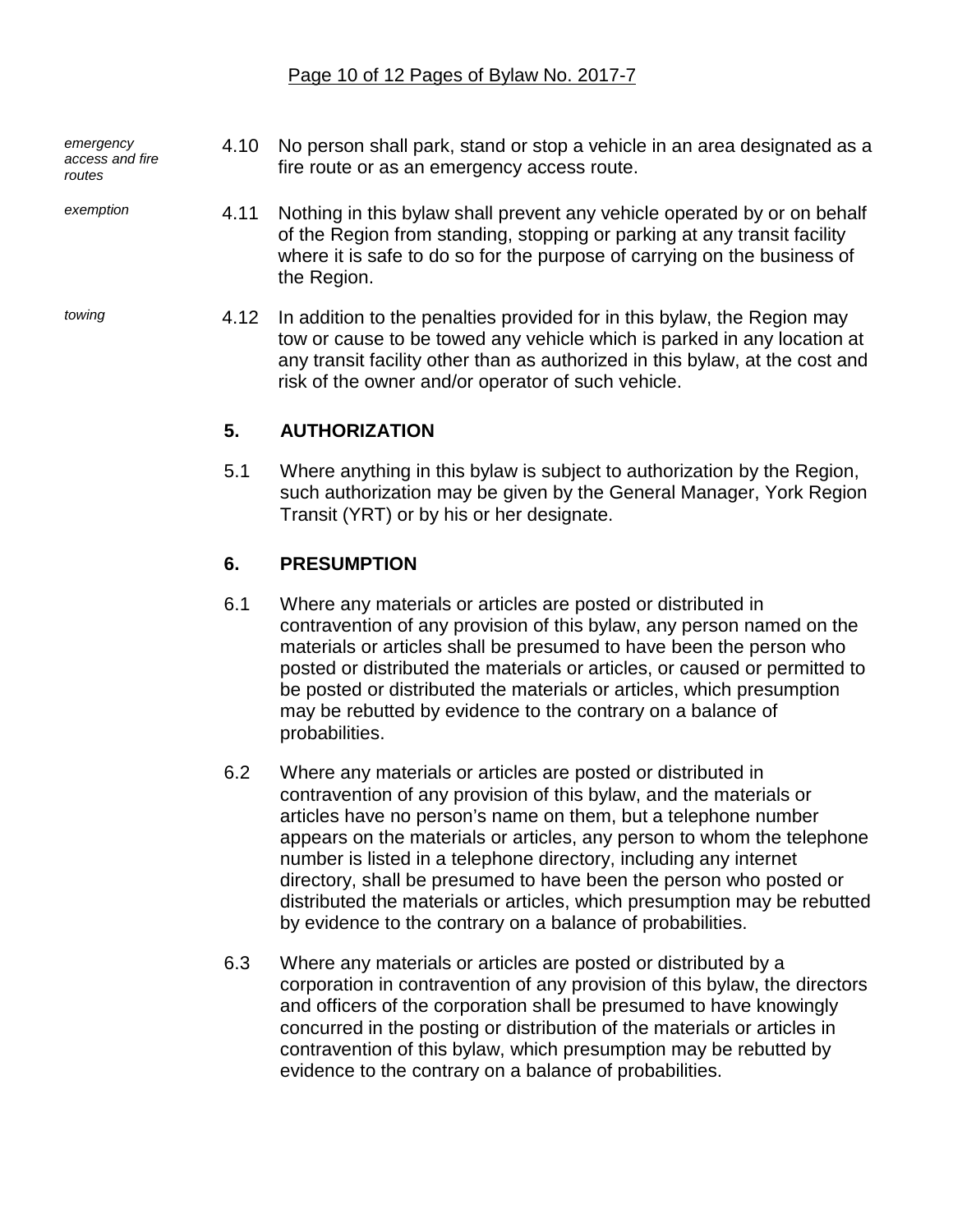6.4 Where an authorized officer has reasonable grounds to believe that an offence has been committed by any person, the authorized officer may require the name, address and proof of identity of that person, and the person shall supply the required information.

#### **7. PENALTIES AND ENFORCEMENT**

*contravention of bylaw*

*require*

*compliance with* 

*bylaw*

- 7.1 Any person who contravenes any provision of this bylaw is guilty of an offence and upon conviction shall be subject to the following penalties:
	- a) upon a first conviction, to a fine of not more than \$5,000.00;
	- b) upon a second or subsequent conviction for the same offence, to a fine of not less than \$100.00 and not more than \$25,000.00.
- 7.2 For the purposes of this bylaw, an offence is a second or subsequent offence if the act giving rise to the offence occurs after a conviction has been entered on an earlier date for the same offence.
- *identification* 7.3 Where an authorized officer has reasonable grounds to believe that an offence has been committed by a person, the authorized officer may require the name, address and proof of identity of that person, and the person shall supply the required information.
- *false information* 7.4 No person shall provide false information in any statement, whether orally, in writing or otherwise, made to an authorized officer.
	- 7.5 No person shall have the right to travel on a transit vehicle or be within a transit facility unless the person is in compliance with the requirements of this bylaw and all other applicable law.

## **8. OFFENCES OF ABSOLUTE LIABILITY**

8.1 Any breach of the following sections of this bylaw is deemed to be an offence of absolute liability:

2.1, 2.2, 2.5, 2.6, 2.9, 2.10, 3.22, 4.1 to 4.7, and 4.10

## **9. REPEAL**

- 9.1 Bylaw Nos. R-1415-2005-028, 2009-36 and 2010-67 are hereby repealed.
- 9.2 Notwithstanding the repeal of Bylaw Nos. R-1415-2005-028, 2009-36 and 2010-67, these bylaws shall continue to apply to any acts, omissions or occurrences, and to any offences that took place prior to the enactment of this bylaw.